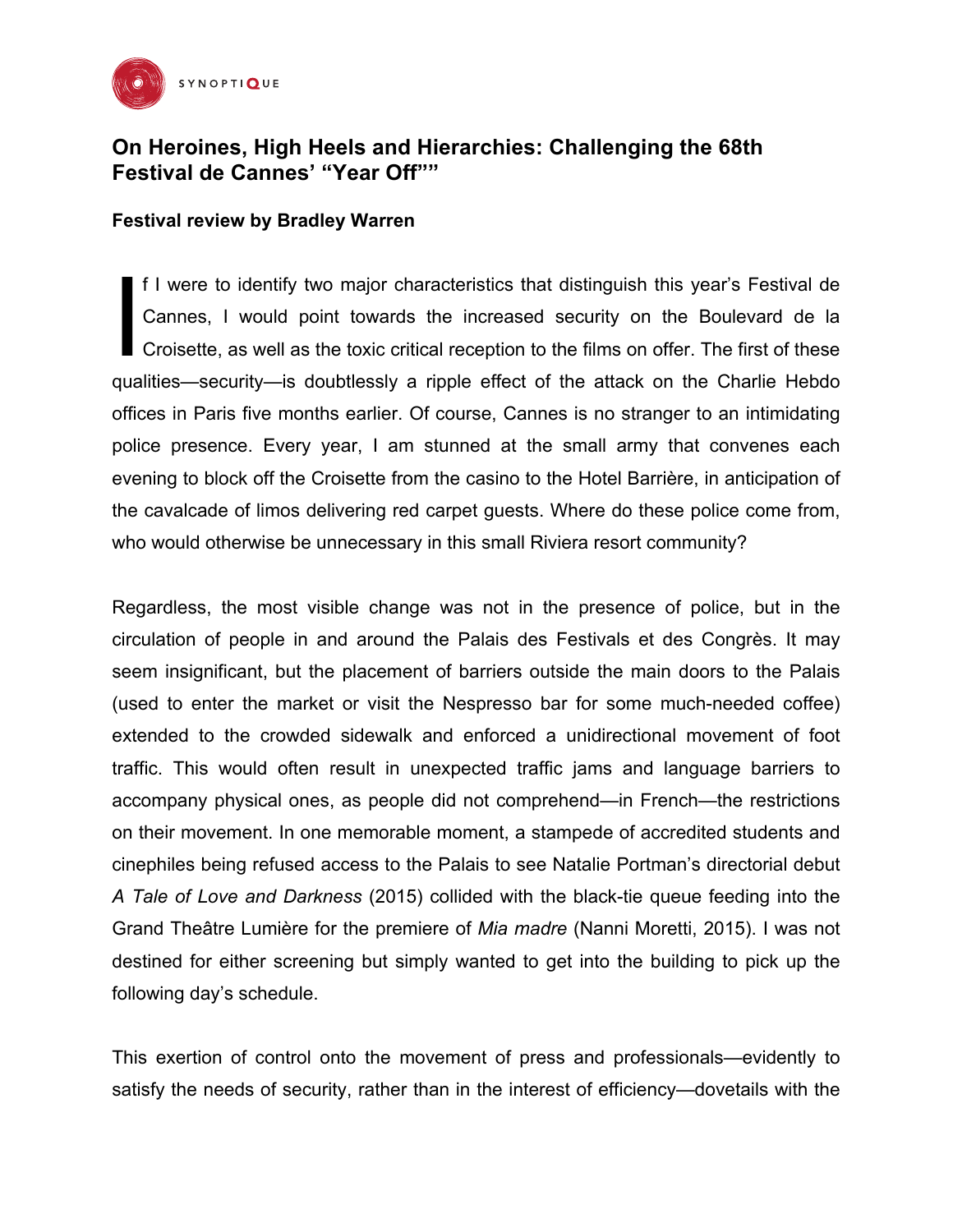other major characteristic of the festival's 2015 iteration: the arrangement and quality of the films, insofar as the profile and relative access to the features are dictated by their placement within the festival's programming structure. The hierarchal organization of the program begins with the prestigious official competition, which not only translates to prizes but greater visibility to the press and more saturated international distribution. Following this is Un Certain Regard (screened in the smaller-but-still-massive Theâtre Debussy), other non-competitive selections, and the "unofficial" sidebar programs of the Quinzaine des Réalisateurs (Director's Fortnight), the Semaine de la Critique (Critic's Week) and the ACID (l'Association du Cinéma Indépendant pour sa Diffusion). These selections are programmed independently of the official selection and run parallel to the Festival de Cannes proper.

Each of these various programs has a different stated purpose—for example, only first and second features are selected for the Critic's Week, and they receive greater attention in a shorter program that offers only one premiere each day. Regardless, the press understands this as a stratified system speaking to the quality of the films on display. When a bold work such as Miguel Gomes' tripartite *Arabian Nights* (2015) shows up in the "lower" rung that is the Director's Fortnight, the taste of Cannes' frontman Thierry Frémaux (understood to have the first choice of films on offer) is called into question by the international media. Of course, Gomes' opus, projected at the JW Marriott in three parts over the course of three days, would never have been permitted to reign over the red carpet of the Lumière for as many sessions—the *tapis rouge* itself a "path" with its own designated purpose. These famous black-tie screenings demand two or three new cinematic (and fashion) spectacles each evening, a routine which would not be broken to accommodate Gomes' long-form experimentation with structure and duration.

The demand for immediate reactions—Twitter makes the daily news cycle of trades like *Screen Daily* seem slow and old-fashioned by comparison—creates an urgency to making definitive statements on the quality of the festival as a whole, often in advance of the closing ceremonies. The dailies cease publication on the ninth or tenth day as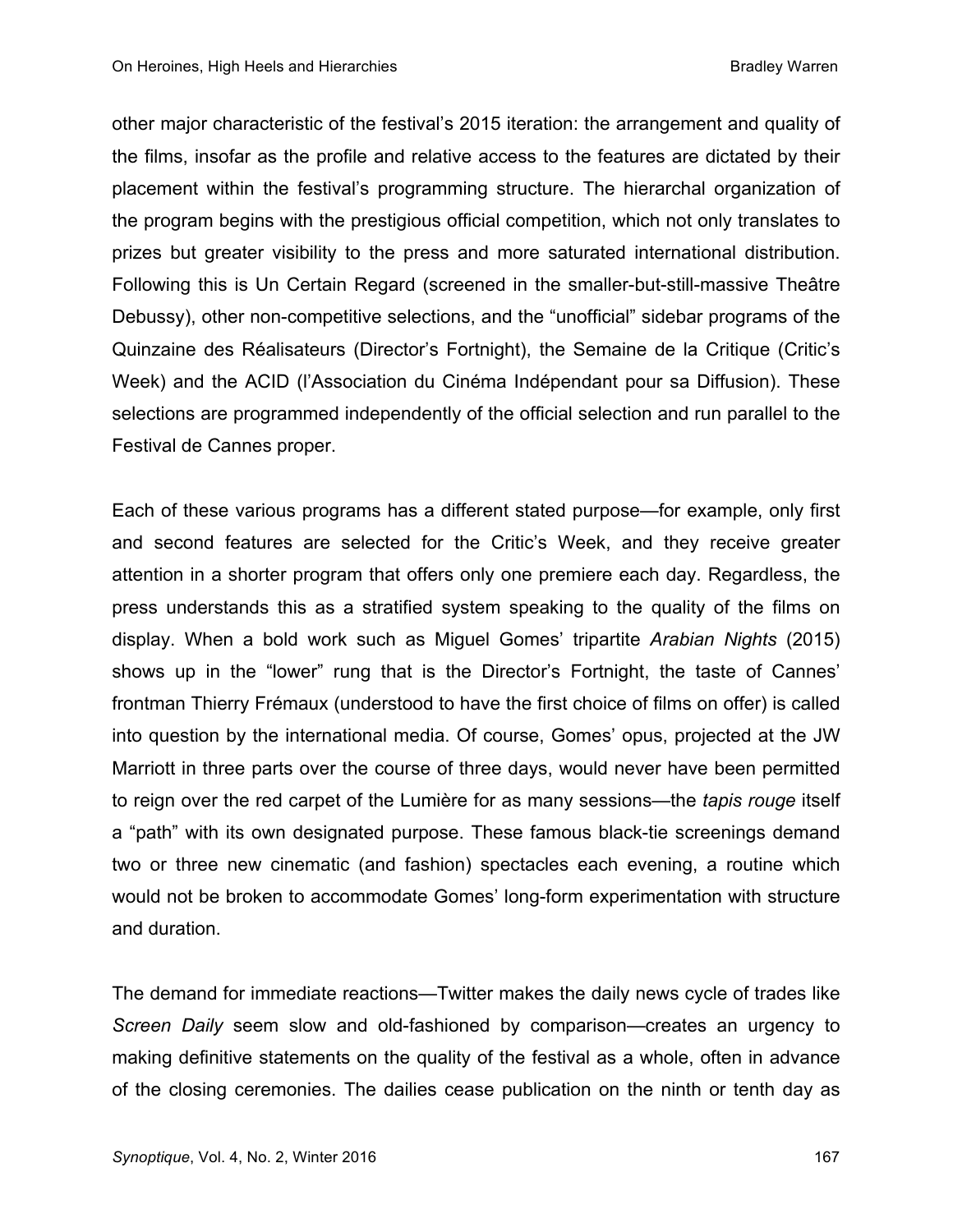they are most strongly tied to the market aspect of the festival. Journalists often leave early as well, if only to save on airplane fares; the advantage to this trend is that the last screenings are easier to access. The final films to premiere—*Macbeth* (Justin Kurzel, 2015), *Valley of Love* (Guillaime Nicloux, 2015) and the non-competitive closing film, *La Glace et la ciel* (Luc Jacquet, 2015)—often are excluded from the majority of critical discussions and perhaps less likely to receive prizes as a result. My lack of attention to the former two films (I was unable to see Jacquet's documentary) in this review is less a testament to their quality than a sign of festival fatigue.

If one was to pronounce a time of death for this year's slate, it would have been the day following the first press screening of Gus Van Sant's *Sea of Trees* (2015), a film that was excessively derided.<sup>1</sup> For this reason, as well as those stated before, the critics were quick to label Cannes as taking a "year off" in terms of quality. The atmosphere created by this derision was tangible throughout the festival's eleven-day span culminating with the official competition's awards on the final Sunday.

Blinded by Cannes' hierarchy—an established path to experience the festival which is determined by purpose, individual taste of program directors and, of course, industry demands—the collective press is more interested in criticizing the organization of the films on display rather than making their way through the overall selection and being enriched by the patterns that form. Certainly, there are exceptions; Laura Kern presents one interesting counter-strategy in her report for *Film Comment*, limiting her purview to those films exclusively on display in the market. $2$ 

<sup>1</sup> Without sounding disproportionately apologetic, *Sea of Trees,* while not necessarily great (or particularly good), is yet another film marked by a compelling female performance (Naomi Watts, here playing against type). The afternoon screening attended by this writer—and intended for the industry guests, not press—was met with the same polite applause that characterizes most screenings in the Lumière. However, it is likely a direct result of the caustic reception in the trades that Van Sant's film, as of January 2015, remains undistributed worldwide.

<sup>2</sup> Laura Kern, "Slumming It: Days and Nights in the Market," *Film Comment* 51.4 (2015): 66.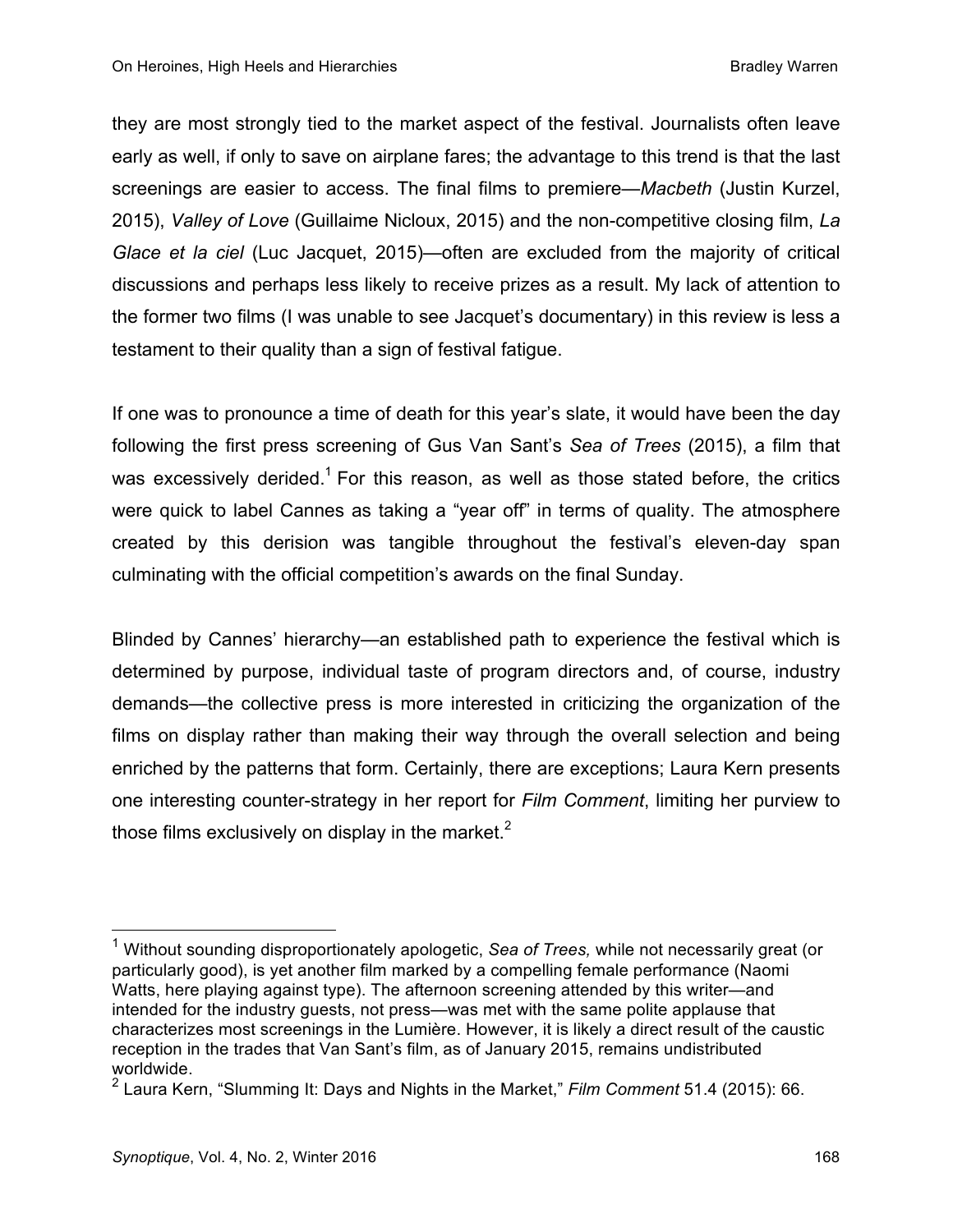The subsequent observations are of my own path through the sixty-eighth edition of the Festival de Cannes (I was able to fit in about thirty-odd films), which was characterized by the presence of notable female leads. My own navigation of Cannes is informed by a number of factors: accreditation and conditional access to tickets, familiarity with a film's pedigree, the country of production (South Korean cinema is particularly tantalizing) and the program in which a film appears (the competition as a consequence of its visibility, and the surprises to be found in the Critic's Week).<sup>3</sup> Above all, considerations must be made for scheduling—the repertory films are almost always a conflict—and acclimating to the time that will be spent in queues, the distance between venues and navigational obstacles such as the aforementioned blocked-off streets and traffic jams.

The awarding of prizes (either sponsored by the festival or "unofficial" honors such as the Queer Palm or FIPRESCI) are one means of recognizing the achievements of individual films, albeit as an expression of the subjective taste of an individual or small collective navigating a pre-determined path through the selection. It is also here in which one can observe the most direct connection between the 2015 edition of the Festival de Cannes and this issue of *Synoptique,* as its filmmaker in focus, Xavier Dolan, navigated his own path through the festival by serving on the jury for the official competition. Following the awards ceremony on closing night, rumors persisted that it was by one jury member's insistence that Emmanuelle Bercot of *Mon Roi* (Maïwenn, 2015) share the Prix d'intérpretation féminine *ex-acqueo* with Rooney Mara for her supporting role in *Carol* (Todd Haynes, 2015). It does not take a leap of faith to understand why the Québécois filmmaker might have been the one to actively campaign for Bercot's performance. Despite moments of over-sustained melodrama, the character fits comfortably alongside the celebrated emotional range of Anne Dorval and Suzanne Clément in Dolan's own films.

<sup>3</sup> One of the most pleasant viewing surprises of the festival—*Paulina* (Santiago Mitre, 2015) was a consequence of mixing up the venue for an early morning screening of *Coin-Locker Girl*. I did not realize the error until the production credits indicated a film from Argentina, rather than South Korea.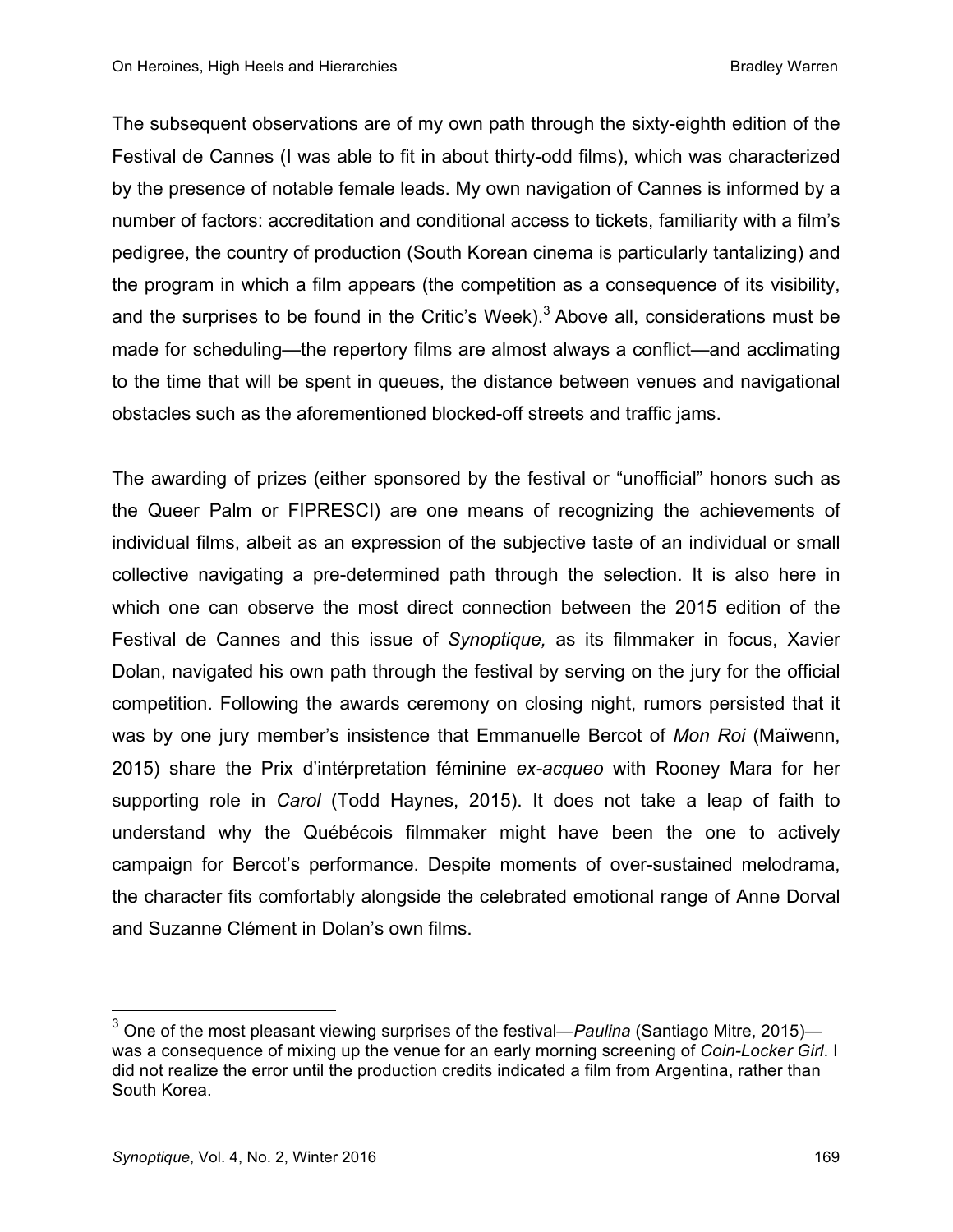The *roi*, or king, of the film, is Georgio (Vincent Cassell), a DJ and businessman who at times reduces his wife, Tony (Bercot), to a concubine. However, the story remains hers, beginning with her own skiing accident that is insinuated to be intentional. The increased capacity of her knee to bend backwards serves as a reflexive justification for the film's flashback structure. Even as Tony becomes aware of the dark side to Georgio she continues in the relationship in the capacity of wife and later mother, despite the better counsel of her family and friends. In between the outbursts of emotion and hostility the film challenges us to accept her agency, even when she has a tendency to be self-destructive. The end of the film implies that this *amour fou* will, to some degree, always exist between them.

I would also single out three other features for the visibility of their female characters within genre templates: *Coin Locker Girl* (Han Jun-hee, 2015), *Sicario* (Denis Villeneuve, 2015) and *The Assassin* (Hou Hsiao-hsien, 2015). The first is a South Korean film presented as an out-of-competition selection of the Critic's Week, described by program director Charles Tesson as a hybrid of the thriller and romance schemas currently popular in that country. The premise revolves around a baby, Il-young portrayed as an adult by Kim Go-eun—abandoned in a coin locker at a train station. In her youth, the resourceful girl becomes involved in a loan shark's criminal operation. When an eighteen-year-old Il-young chooses to pursue a normal life the organization's madam, nicknamed "Mother" (Kim Hye-soo), sends her henchmen after the protagonist.

Arterial blood spray had audience members fleeing to the exit, leading them to miss the critical denouement on the maternal lineage at the core of this film and the alternative society it presents. The selection of the film is itself a savvy counter-strategy on the part of Tesson and the Critic's Week. The matriarchal focus of *Coin Locker Girl* may not be representative of contemporary South Korean crime thrillers, and for that reason, it is worthy of heightened visibility on the international festival circuit. More to the point, it is a stronger film than the "official" Un Certain Regard selection from South Korea, *The Shameless* (Oh Seung-uk, 2015), itself informed by patriarchal film noir tropes.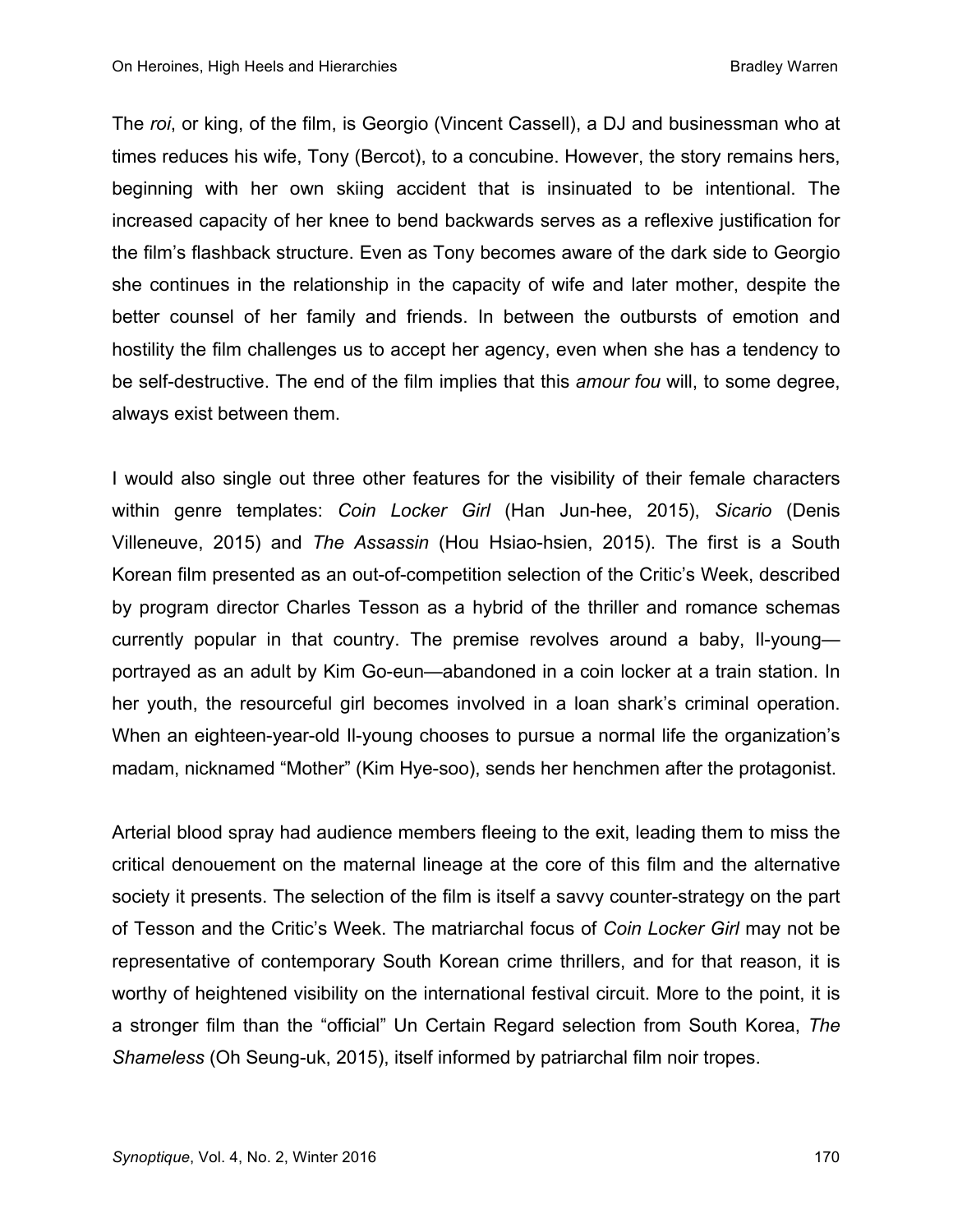On the other hand, *Sicario* often places its female hero, Kate Macy (Emily Blunt), in the role of witness to the machinations of masculinity and the morally unsound decisions made by men in the war on drugs. After the opening sequence, in which innumerable dead bodies are found boarded up in the wall of an Arizona home (traumatizing imagery which evokes one of the film's genre idols, *Silence of the Lambs* [Jonathan Demme, 1991]), Kate's moral drive motivates her to join an FBI task force, which is accompanied by Benicio del Toro's enigmatic, menacing Alejandro. The team illegally entering Mexico is only the first of its ethically dubious practices, which culminate with the revelation of Alejandro's true identity and purpose.

Kate, unwilling to abandon her values as her male peers do, is unable to pull the trigger at a key moment and might, at first glance, appear powerless. Instead, this encounter highlights the reality of defying immense patriarchal organizations, specifically the military and the drug trade, and how challenging it is to dismantle or operate against them. This is a reality in which Kate's agency is already circumscribed, as her ability to impact change is contingent upon the information provided to her: the identity of Alejandro, the operating powers of the task force and the motivation behind her recruitment. The American government's effort to control the cartels is effectively fruitless and cinematically serves to drive the film's genre leanings. *Sicario*'s treatment of its protagonist within the world of law enforcement proves to be just as insoluble and even more illuminating.

In the world of *The Assassin*, however, one important life (or death) is able to make a difference in the fragile political balance; it is this balance that the female protagonist, unlike Kate, is able to affect and determine. In Hou's film, set in ninth-century China, Shu Qi portrays the nominal assassin Nie Yinniang who is sent to kill her cousin (and once-suitor) for ambiguous political reasons. Characteristic of the filmmaker's work expository details are kept to a minimum, therefore demanding the spectator's rapt attention. After seeing the film twice, it's still not clear why Nie Yinniang was trained to become a legendary killer, and moreover, assigned to the position of maintaining the equilibrium between the Imperial government and its provinces. Certainly, a *wu xia* film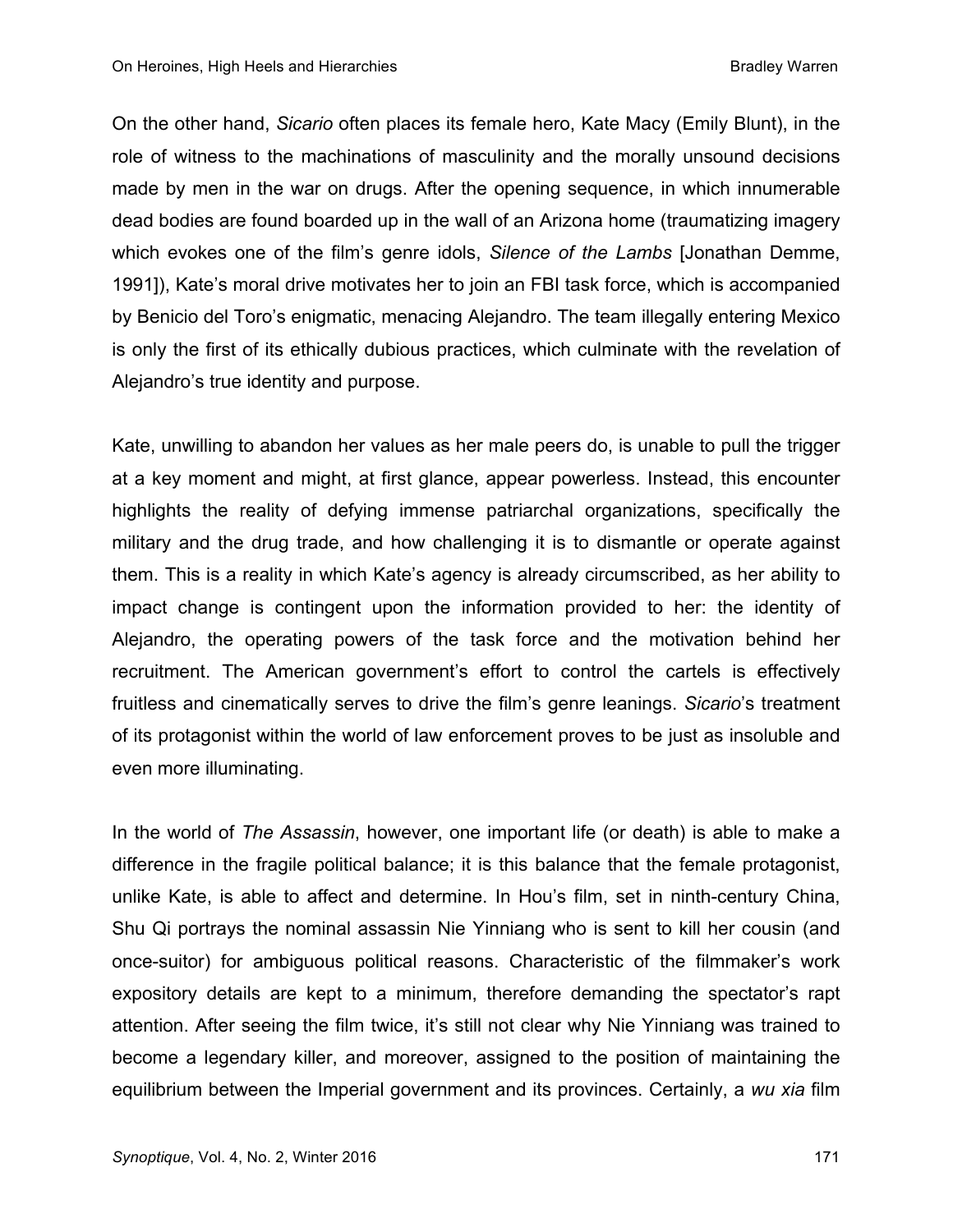is expected to be populated by such figures but by eliding this information, it is suggested that it does not matter why *she* takes on this role over a male figure. Even if the tropes motivating Yie Ninniang's social position are rooted in the classic Chinese folk tales that influenced *The Assassin*, the context of its presentation at Cannes, juxtaposed with other female-centered films, highlights this quality above other meticulous aspects of the film.

The above-mentioned features are only a handful of works that exemplified an unusually high presence of strong female characters, often within genre cinema. Also worthy of consideration is the Palme d'Or winner *Dheepan* (Jacques Audiard, 2015), which includes the most compelling woman within Audiard's cinema of masculinity, and one who does not have to take on masculine traits in order to assert herself. I do not wish to state that the festival's programming is an inadvertent expression of its heightened security state and emphasis on controlled circulation of its guests, but it is compelling that the women of *The Assassin*, *Coin Locker Girl* and *Dheepan* illustrate societal counter-strategies, whereas *Mon Roi and Sicario* serve to highlight the restrictive structures in place. If the films selected for Cannes aspire to be the "best" and most representative of what world cinema has to offer, it is, therefore, reasonable to expect these works to provoke a productive engagement with the contexts of their production and distribution.

It has been my intention to illustrate that, despite the press' malaise toward Cannes' selection of films this year, there remain important thematic undercurrents that circumvent the festival's organization of films into hierarchical programs. The discourses around the festival, including its dearth of female filmmakers and controversies about standards of footwear on the red carpet, draws attention to a continuing, larger relevance of these themes which will hopefully take on the same prominence in years to come.4 Indeed, why is Cate Blanchett's performance in *Carol*—akin to those I have

<sup>4</sup> Pat Saperstein, "Cannes Clarifying Red Carpet Shoe Policy," *Variety* <sup>20</sup> May 2015, <sup>27</sup> December 2015 <http://variety.com/2015/film/news/cannes-clarifying-red-carpet-shoe-policy-1201501516/>. To summarize, a woman was denied admittance to a formal dress screening of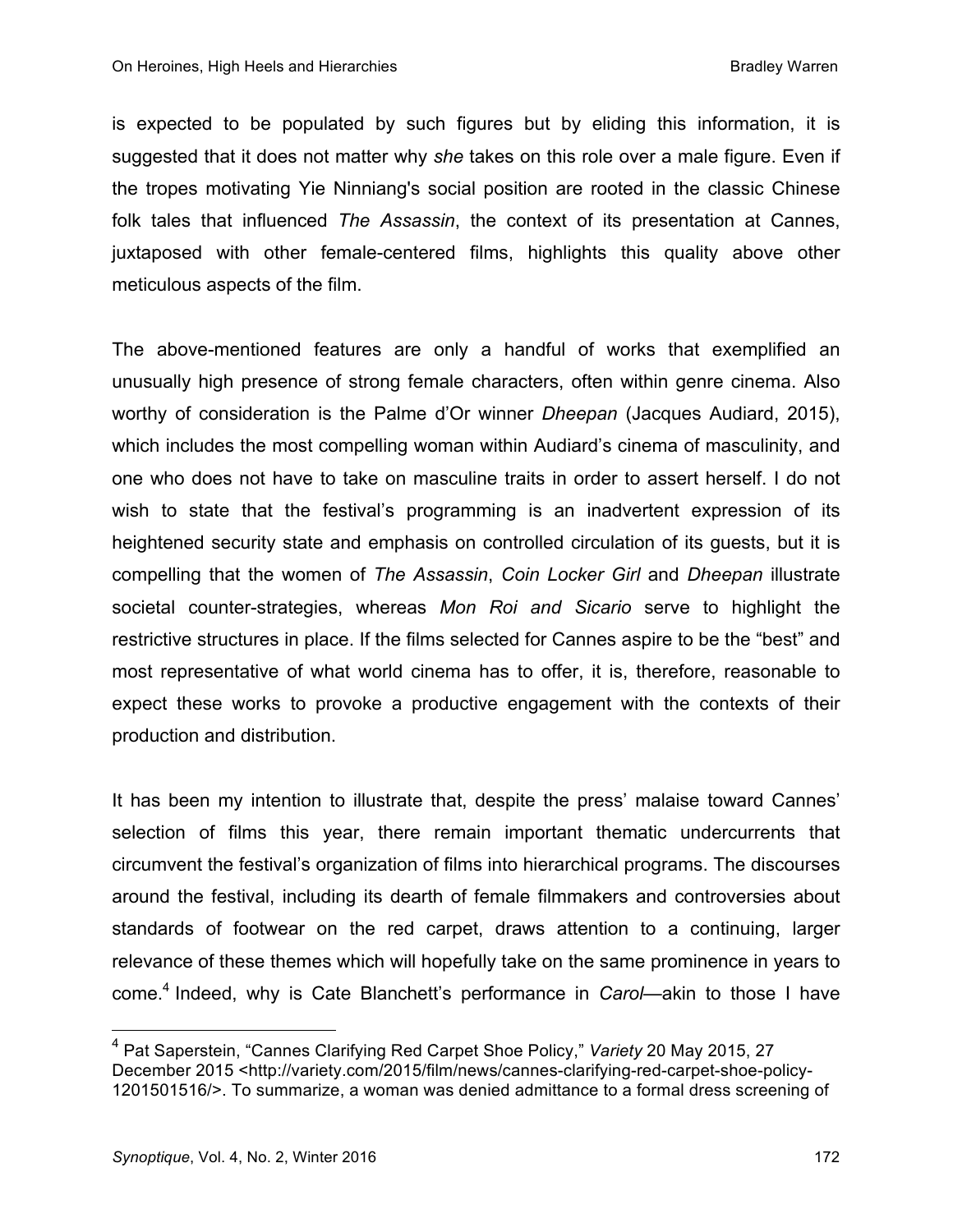explored herein—of more "value" than Bercot's, instead of being *also* of value? Such an understanding is narrow and limits itself to the films' respective award trajectories and a conscious process of canonization that the festival selection and juries are expected to be in sync with. It idealizes the subjective experience of the jury members, such as Xavier Dolan, whose contributions are marked by unique paths through the festival, alternative engagements with its security and, of course, more parties. Even in Cannes' supposed "year off," it remains a cinematic lightning rod and one that can be mined for further productive discussions.

Bradley Warren recently completed his MA in Film Studies at Concordia University. He currently works in post-production and film localization.

 $\overline{a}$ 

*Sea of Trees* for wearing flat-heeled shoes, with no special consideration made for medical conditions or other extenuating circumstances. This imposition took on an ironic resonance with the theme of female agency so prevalent in *Carol* and *Sicario*.